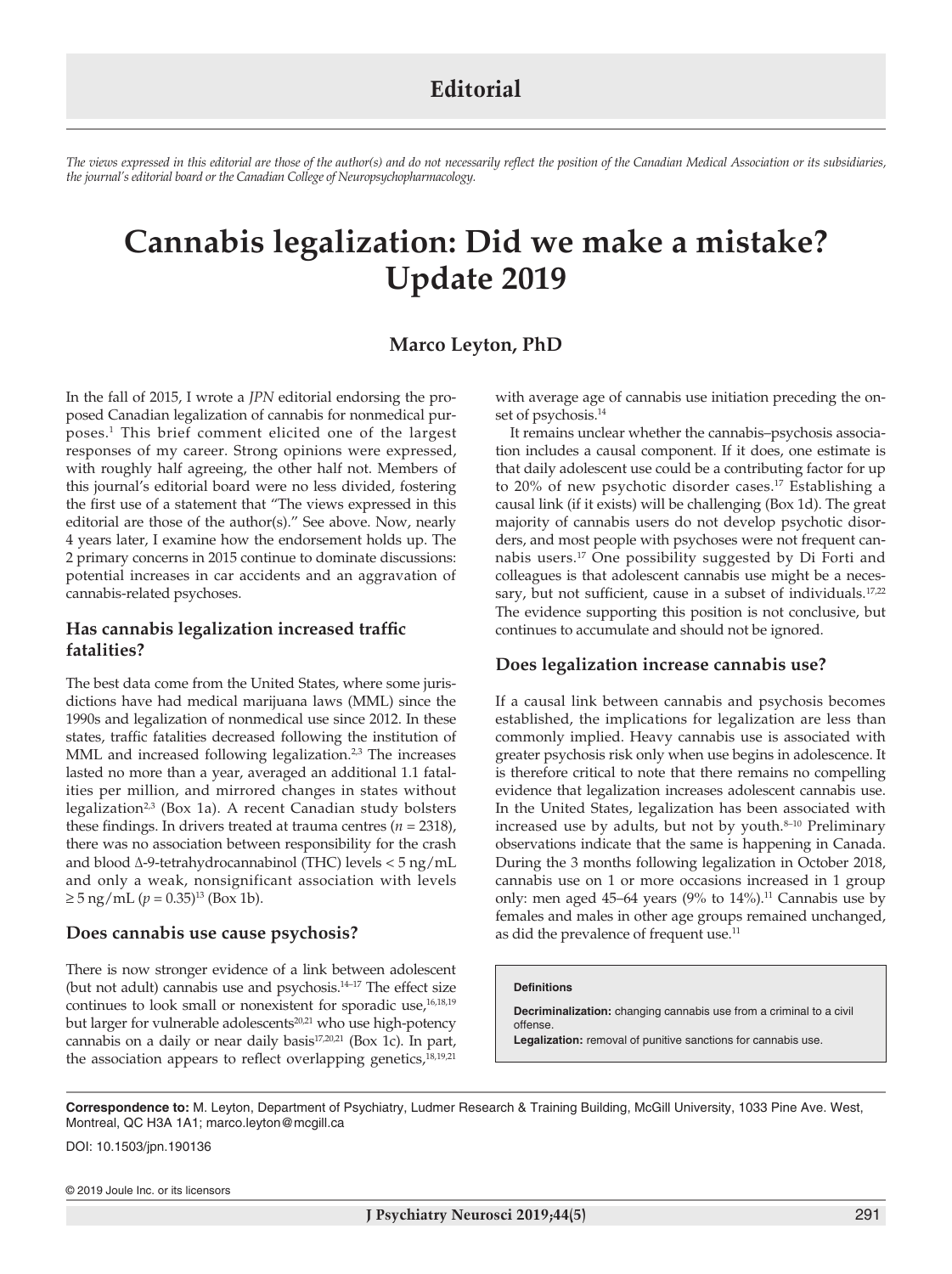#### **Box 1: Notes**

- a. In contrast to these reports, $2,3$  one analysis suggests that there was a sustained increase in Colorado traffic fatalities between 2013 and 2017 following the opening of legal retail stores.<sup>4</sup> In part, this reflected population increases, switching to a data source that provided 100% of fatalities, and similar traffic fatality changes in states without cannabis legalization.2,3 These factors noted, traffic fatality data from Colorado and elsewhere will need to be followed further.
- b. On average, whole blood ∆-9-tetrahydrocannabinol (THC) levels peak at 100 ng/mL within 15 minutes of smoking a typical cannabis cigarette, dropping to < 2 ng/mL within 4 hours, at which point the psychotropic effects have dissipated.
- c. Few would endorse the daily use of high-potency cannabis for nonmedical purposes any more than they would endorse daily binge drinking.
- d. The mechanism by which cannabis use might increase risk for psychosis remains unknown, but studies in laboratory animals and humans suggest that extensive adolescent cannabis ingestion can alter endocannabinoid,<sup>5</sup> monoamine<sup>6</sup> and glutamate transmission (Leyton et al., unpublished observations).
- e. The magnitude of drug use cycles that occur independent of public policies underscores the caution needed when attempting to attribute a change in population behaviour to a single factor.
- f. Cannabis use has other risks also.1,7 Since legalization has had minimal effects on cannabis use, $8-11$  these outcomes are no more likely to be affected than the primary issues discussed here, traffic fatalities and psychosis.
- g. Alcohol prohibition in the early 20th century decreased consumption in some quarters<sup>12</sup> but ultimately was rejected for converging social, political and economic reasons. These included increased gang violence, poisonings from adulterated alcohol, a loss of tax revenue, corruption and the criminalization of otherwise law-abiding citizens.

The lack of increased cannabis use by Canadian youth is all the more striking since their use markedly decreased during the 5 years leading up to 2015 (past year use decreased by 28%; daily use decreased by 90%; age of first use increased by 0.5 years).23 If cannabis use starts to rise again, it might be a delayed effect of legalization, but the weight of evidence suggests that it will be unrelated (Box 1e and f).

# **Has everything gone smoothly?**

Not all aspects of cannabis legalization in Canada have gone smoothly. Indigenous communities were not adequately consulted.<sup>24</sup> The responsibility to design and implement policies has been placed on provinces and municipalities during a period when many expected to focus on repairing infrastructure (e.g., roads, bridges, sewage). The collected tax revenue (\$186 million in the first 5 and a half months and expected to increase)25 will assuage some concerns, but it remains unclear how it will be spent, including how much will be used for substance use prevention and treatment.

Arrest rates for cannabis possession have decreased, as anticipated. In US states with decriminalization for all, arrest rates have decreased for both adults and youth.<sup>26</sup> In states with legalization for adults only, arrest rates decreased for adults but not youth.<sup>26</sup> Post-legalization arrest rate data in Canada are not yet available, but in the years leading up to legalization (2013–2017) both adult and youth arrest rates decreased.27 If post-legalization arrest rates for youth do not

decline more than the decrease in cannabis use, $10,11$  a potential solution is to decriminalize cannabis possession for youth while continuing to restrict legal sales to adults.<sup>26</sup>

Not all cannabis-using Canadians purchase the substance from government-authorized sellers. This reflects a number of factors. Legal sellers cannot keep up with demand, their product costs more than on the street, and the range of products offered is limited.28 For these reasons alone, the black market continues to thrive. Like many effects of complex public policies, this is a double-edged sword. On the one hand, there is a loss of tax revenue; on the other hand, if the black market loses few customers, they will have reduced incentive to increase the selling of other potentially more dangerous substances. These effects need more study, but to date, increased legal access to cannabis has been associated with fewer opioid deaths rather than more.<sup>29</sup>

As the legal cannabis market expands, it will serve us well to recall misconduct by the legal tobacco, alcohol and opioid industries. These for-profit companies have shown inadequate concern for the harm done and find little incentive to do more. Purdue Pharmaceuticals, for example, recently announced their plans for undeveloped countries, where they look forward to fighting "opiophobia."30 The black market often behaves worse, but we can and should expect more.

## **Conclusion**

The past 4 years have brought better quality evidence in 3 important areas. First, there is better evidence that cannabis legalization does not lead to large or sustained increases in traffic accidents. Second, there is better evidence of an association between adolescent cannabis use and psychoses. Third, there is better evidence that legalization does not increase adolescent cannabis use. The absence of these feared effects has been accompanied by anticipated positive outcomes: decreased arrests of cannabis users and generated tax revenue.

It will take a decade or more before we understand the effects of legalization in full. However, not everything about this issue is new. In their comprehensive 1973 report, Gerald Le Dain, Heinz Lehmann and others concluded that the criminalization of cannabis (and nonmedical drug use in general) was a failed policy, aggravating social ills without decreasing use<sup>31</sup> (Box 1g). Many consider their analysis still valid.<sup>32-37</sup>

**Affiliations:** From the Departments of Psychiatry and Psychology, McGill University; the Department of Neurology & Neurosurgery, Montreal Neurological Institute, McGill University; the Center for Studies in Behavioral Neurobiology, Concordia University; and the Research Unit on Children's Psychosocial Maladjustment, Université de Montréal, Montreal, Que., Canada.

## **References**

- 1. Leyton M. Legalizing marijuana. *J Psychiatry Neurosci* 2016;41:75-6.
- 2. Lane TJ, Hall W. Traffic fatalities within US states that have legalized recreational cannabis sales and their neighbours. *Addiction* 2019;114:847-56.
- 3. Aydelotte JD, Brown LH, Luftman KM, et al. Crash fatality rates after recreational marijuana legalization in Washington and Colorado. *Am J Public Health* 2017;107:1329-31.